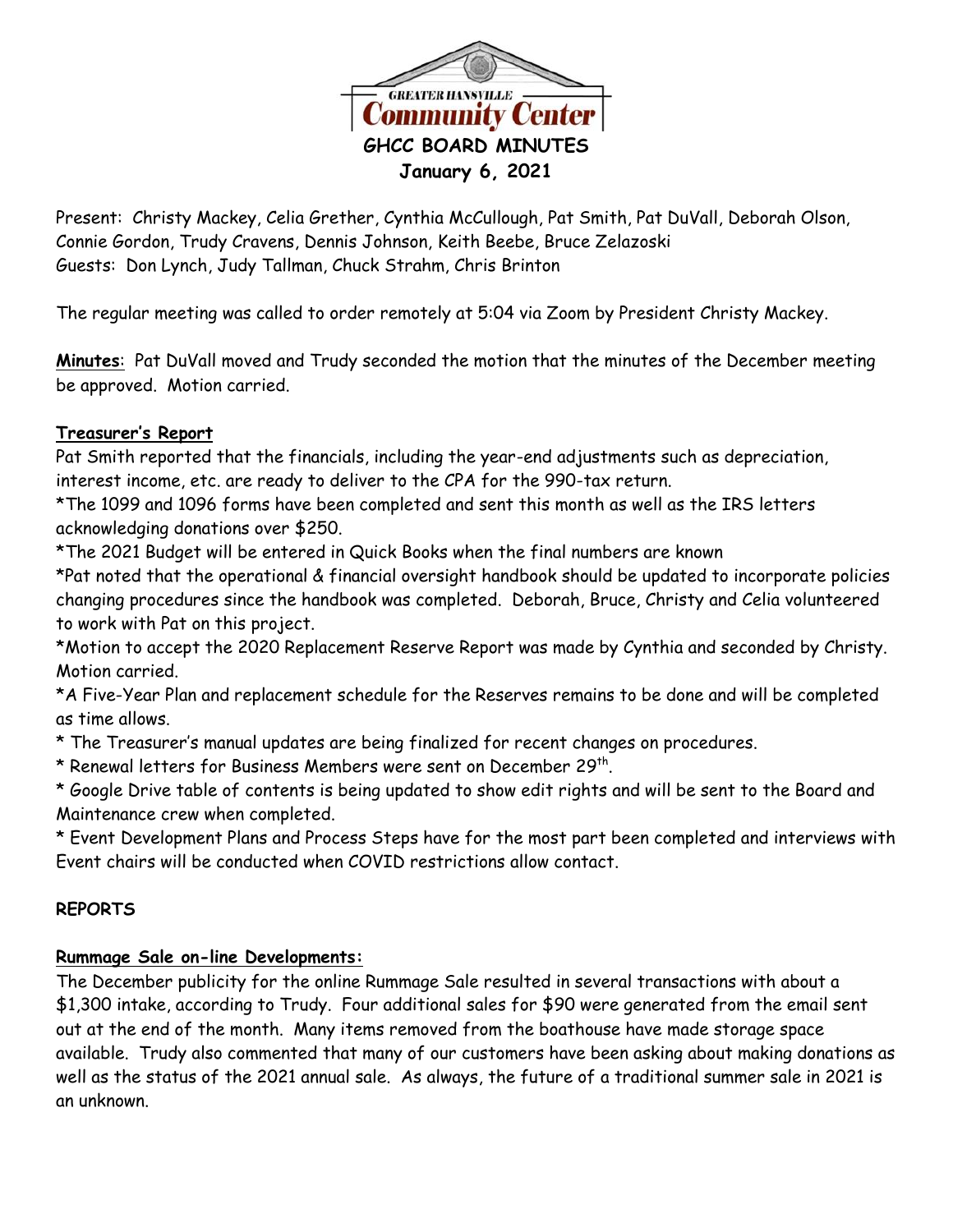#### **Maintenance Report:**

#### Bruce reported on:

**Storm Drain Issues -** The County surprised us by sending a crew out in early December and repairing the failed storm drain piping that runs between the main building and the annex. Bruce visited the site on Monday, Jan 4, following the heavy rains of the day before. He noted it appears that the drains are now all operating as they should.

**Community Center Exterior Emergency Light -** While visiting the site, Bruce noticed that the exterior flood light that is mounted on the east end of the main building was on during the day. He will determine if it should be on during daylight hours.

**Low Area Near the Foundation -** Bruce observed a low area next to the building just west of the rear ramp entrance. He recommends a couple yards of gravel to till the area up to the building so it is level with the crown in the alleyway.

Don pointed out that a drain on the north side of the Rat Shack is not working well. Bruce will take a look.

# **Armchair Travel Webinar**

Judy has set the first Armchair Travel webinar for Thursday, January 14 at 7 pm. Our new board member, Keith Beebe, will share his experiences of living and teaching in Prague as part of the family's world traveling from 2004 through 2016.

Denny has purchased the Zoom webinar membership for the evening and will be the host as well as the It troubleshooter.

Judy encourages everyone to open the online Log to locate the webinar link where a beautiful photo of the famous Prague bridges is shown.

Christy will alert the public of our first Armchair Travel Webinar and Angie's poster will serve as a reminder. Judy asks that we share the information with our friends and neighbors to encourage a good, viewing audience.

The second Armchair Travel will highlight Bobbi Caesar's cruise ship experience with information on how to prepare for a 4-month cruise to many places in the world.

The Beebe's family experiences in Argentina will be the topic of the March Travel Webinar.

# **Endowment Report:**

Celia has sent out appeal letters and so far, the result has been about \$6,600 in checks. The two largest contributions did not specify that they were for the Endowment. Following discussion, all were in favor of designating them for the General Fund, providing seamless access to these funds when required.

# **Membership Report**:

Christy reported there was 1 business and organizations renewal as well as 16 family and single renewals. Christy recommended updating the membership form by removing the Log Production Expense Fund line as the Log is now online. She also noted that she received a printing bid from Blue Sky in Poulsbo for Log printing that is half of what Kingston Mail and Print charges.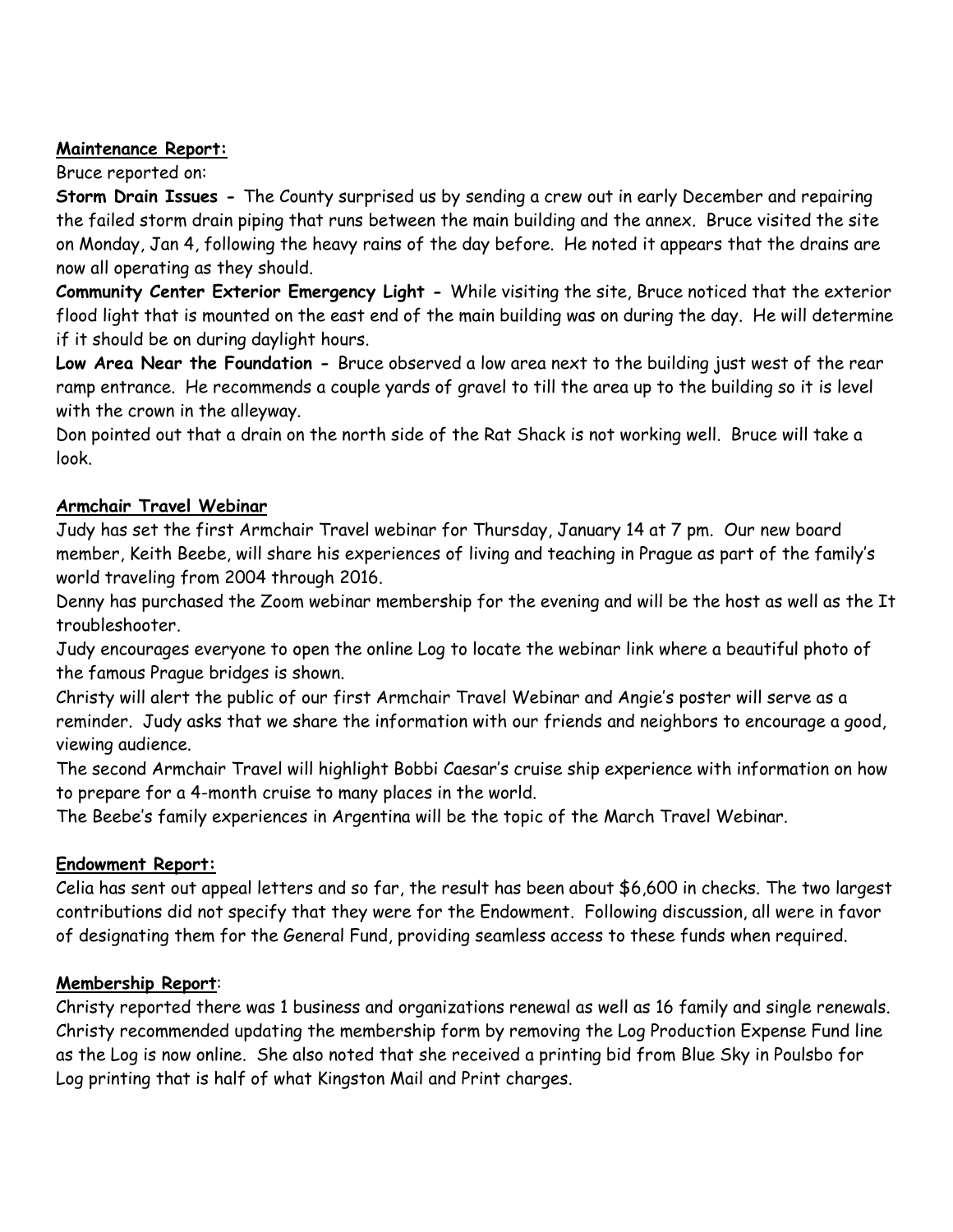#### **Rentals**

The Foot Clinic is our only renter and for the month of December this renter brought in \$100.

# **OLD BUSINESS**

### **Entry Landscaping Update:**

Don commented that a lot of progress has been made but there is still plenty to be done. He plans to bring the landscape committee together when there is a reasonable break in the winter rains to talk about going forward to chip away at the smaller tasks that remain in terms of plant location and removal. Connie, Chuck and Bruce have joined Don in getting the work done this past fall. Chuck and Bruce were helpful in relocating the vine maple tree from the east to the west bed and Connie has helped with plant removal as well as the relocation of the rhodies, spruces and mahonia.

Discussion as well as help with plant procurement is needed at this point.

Maintenance of the landscape during the upcoming year, which is not an identified responsibility of the committee, should also be discussed, according to Don.

See addendum "GHCC Landscape Project."

#### **GHCC/Kitsap County Lease Renewal**

Celia, Christy and Keith have drafted a letter to the County seeking a meeting to resolve the issue. Connie asked to be added to the committee working on this issue if one is established.

### **POS Manual**

The POS Manual was originally proposed by Denny to provide a guide to GHCC operations in the event of an emergency. Since we already have a Rummage Sale Manual, a Maintenance Manual and extensive documentation on Google Drive, Denny and other board members agree that this project be discontinued

# **NEW BUSINESS**

#### **Scholarships**

- Chris reported that \$5,000 of the \$10,000 budgeted for 2020 was distributed due to concerns about the loss of income producing activities for the center and lack of qualified applicants.
- Chris will be working closely with the counseling department at Kingston high school to help them communicate to seniors about the scholarship program for 2021.
- Posters and notices in the social media will begin to appear in next few months.
- The treasurer will advise the scholarship committee on the total amount that can be distributed for 2021 after the budget is determined and donations tabulated.
- The Scholarship Donation Fund Policy and Donation Form are currently under review and will be updated soon.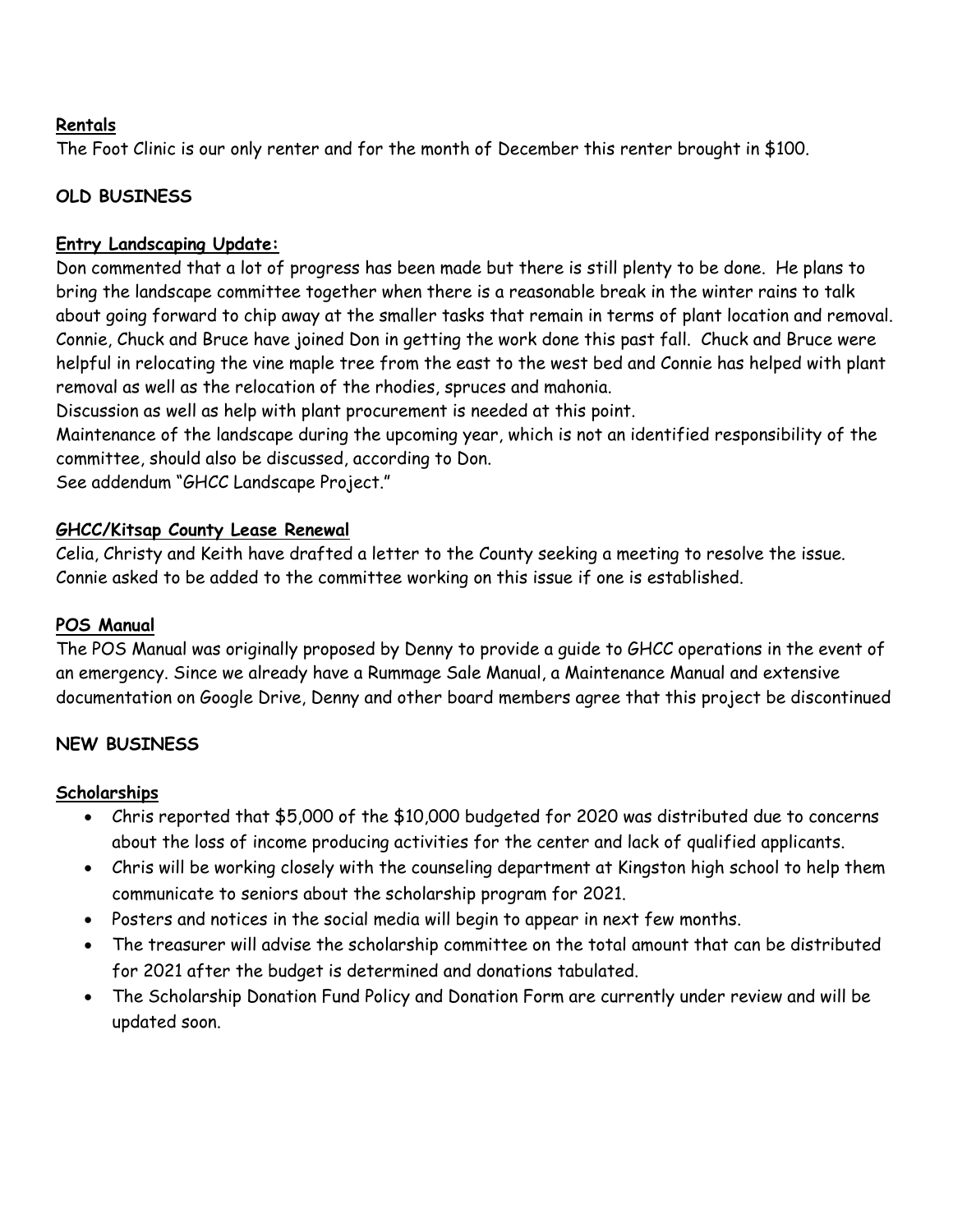### **Outstanding Citizen**

- Chris reported that applications are now being accepted for Outstanding Citizen nominations for this year until March 1, 2021.
- Chris also recommended we consider as a Board recognizing several groups that have been instrumental during the Pandemic in helping our community such as:
	- o Postal workers at Hansville Post Office
	- o Teachers in NK School District
	- o First Responders for NKFR

This idea is under review by the Board.

# **Proposed Amendments to Scholarship Policy**

To be done offline.

# **Proposed Allocation of Unrestricted Donations**

See Endowment Report above.

#### **For the Good of the Order**

Christy reported that on January 30, the board will partner with Helping Hands of Hansville for a Food Drive to benefit ShareNet. Susie Stevens will be helping and will bring the ShareNet truck as she did for the last drive.

Further, Christy raised the idea of a drive-by Easter event similar to the Halloween one. All agreed to "wait and see" due to the Covid-19 restrictions.

# **To be carried forward –**Chuck's Warming Station Improvement Plan

Meeting adjourned at 6:48 pm. **The next meeting will be February 3, 2021 at 5 pm.**

Respectfully submitted, Cynthia McCullough

# **ADDENDUM: GHCC Landscape Project**

GHCC landscape project Pat's Punchlist / Fall 2020

# Status of task:

C = Completed IP = In Progress NA = No Action R = Review/Revise Plan